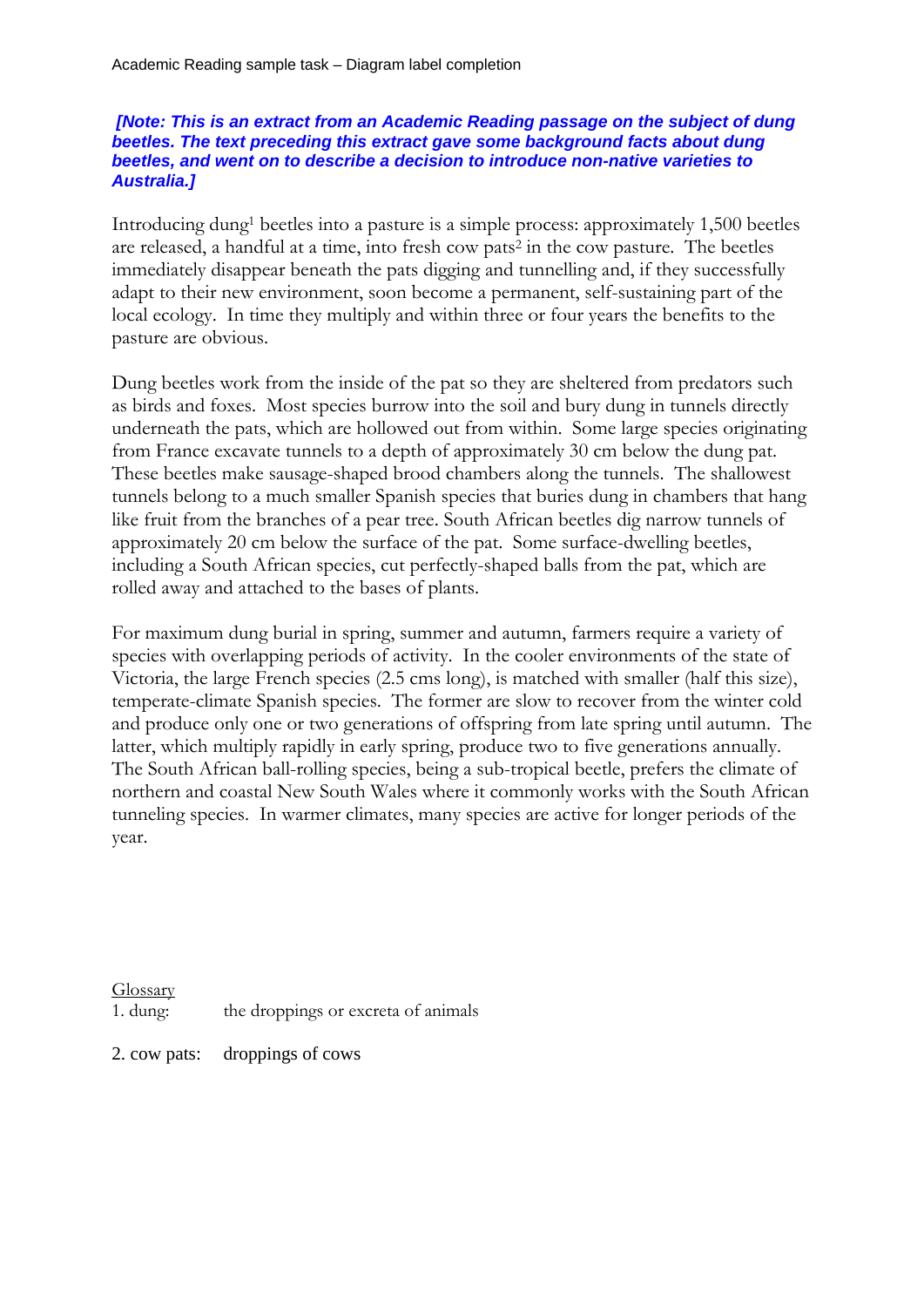## *Questions 6 – 8*

*Label the tunnels on the diagram below using words from the box.* 

*Write your answers in boxes 6-8 on your answer sheet.*